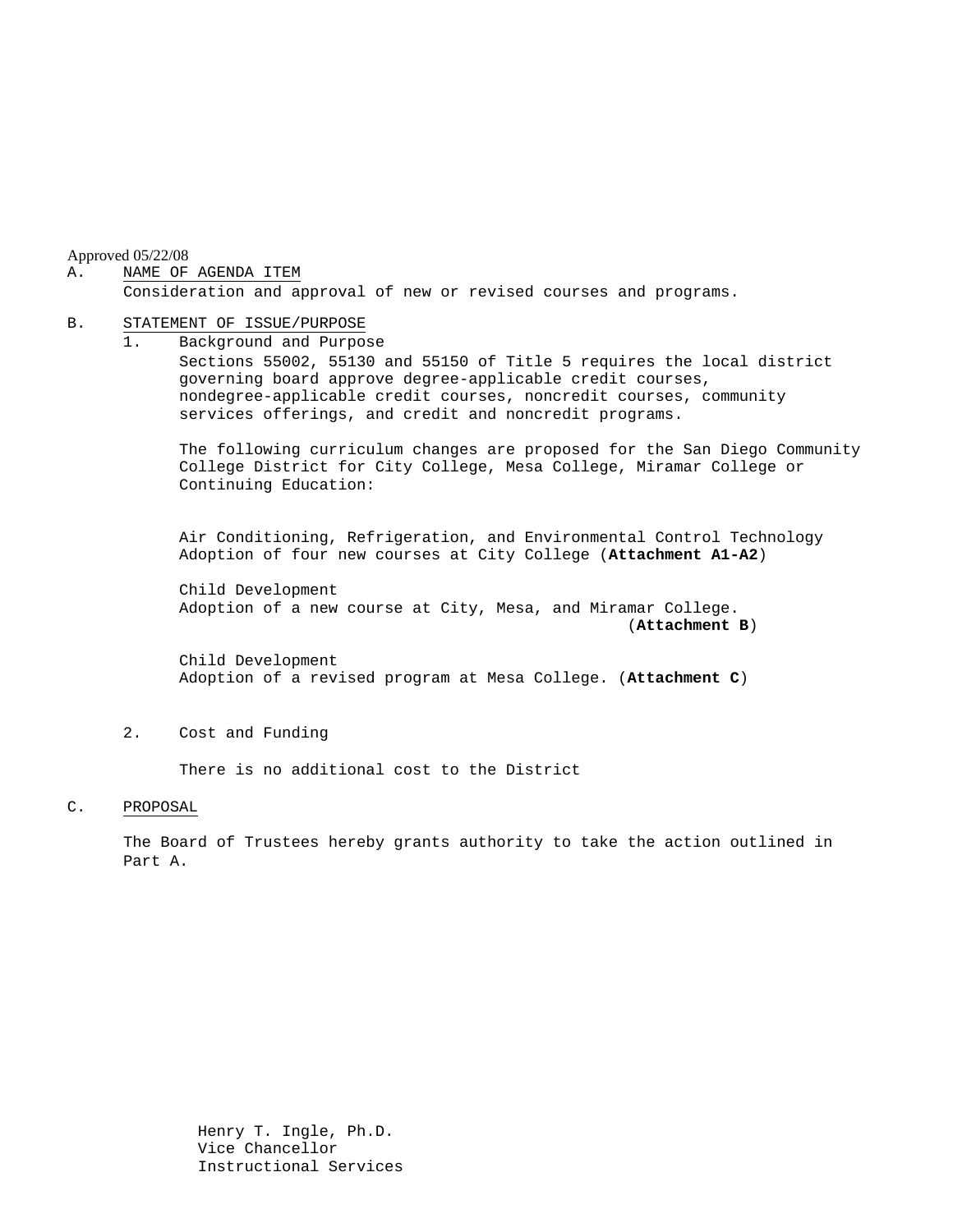# **ACTION**

Adoption of four new courses at City College.

Proposed courses at City College:

### **112 Comfort Heating Systems Theory 4 hours lecture, 4 units Grade Only**

*Corequisite:* Air Conditioning, Refrigeration, and Environmental Control Technology 113 with a grade of "C" or better, or equivalent. *Limitation on Enrollment:* This course is not open to students with previous credit for Air Conditioning, Refrigeration, and Environmental Control Technology 134. This course engages in the study, identification, and understanding of the safe operation of comfort heating equipment and systems. Instruction includes the use of combustion analyzers to evaluate the combustion process of various fuels, their heat output, analysis of biproducts, equipment capacity and combustion efficiency. The course includes discussions on equipment design, installation and maintenance in common types of comfort heating systems, including forced-air fuel-fired furnaces, boilers, heatpumps and airhandlers, hydronic heating and integrated conventional and alternative energy systems. This course is intended for students pursuing certificates or an associate degree in Air Conditioning, Refrigeration and Environmental Control Technology. (FT) Associate Degree Credit & transfer to CSU and/or private colleges and universities.

#### **113 Comfort Heating Systems Lab 6 hours lab, 2 units Grade Only**

*Corequisite:* Air Conditioning, Refrigeration, and Environmental Control Technology 112 with a grade of "C" or better, or equivalent. *Limitation on Enrollment:* This course is not open to students with previous credit for Air Conditioning, Refrigeration, and Environmental Control Technology 135. This course involves a series of demonstrations and lab projects to provide identification, knowledge and understanding of the safe operation of comfort heating equipment and systems. Readings from combustion analyzers are used to evaluate the combustion process of various fuels, their heat output, analysis of biproducts, equipment capacity and combustion efficiency. The course includes design, maintenance training and practice on common types of comfort heating systems, including forced-air gas-fired and oil-fired furnaces, boilers, furnaces, heatpump fancoils, hydronic heating and integrated conventional and alternative energy systems. This course is intended for students pursuing certificates or an associate degree in Air Conditioning, Refrigeration and Environmental Control Technology. (FT) Associate Degree Credit & transfer to CSU and/or private colleges and universities.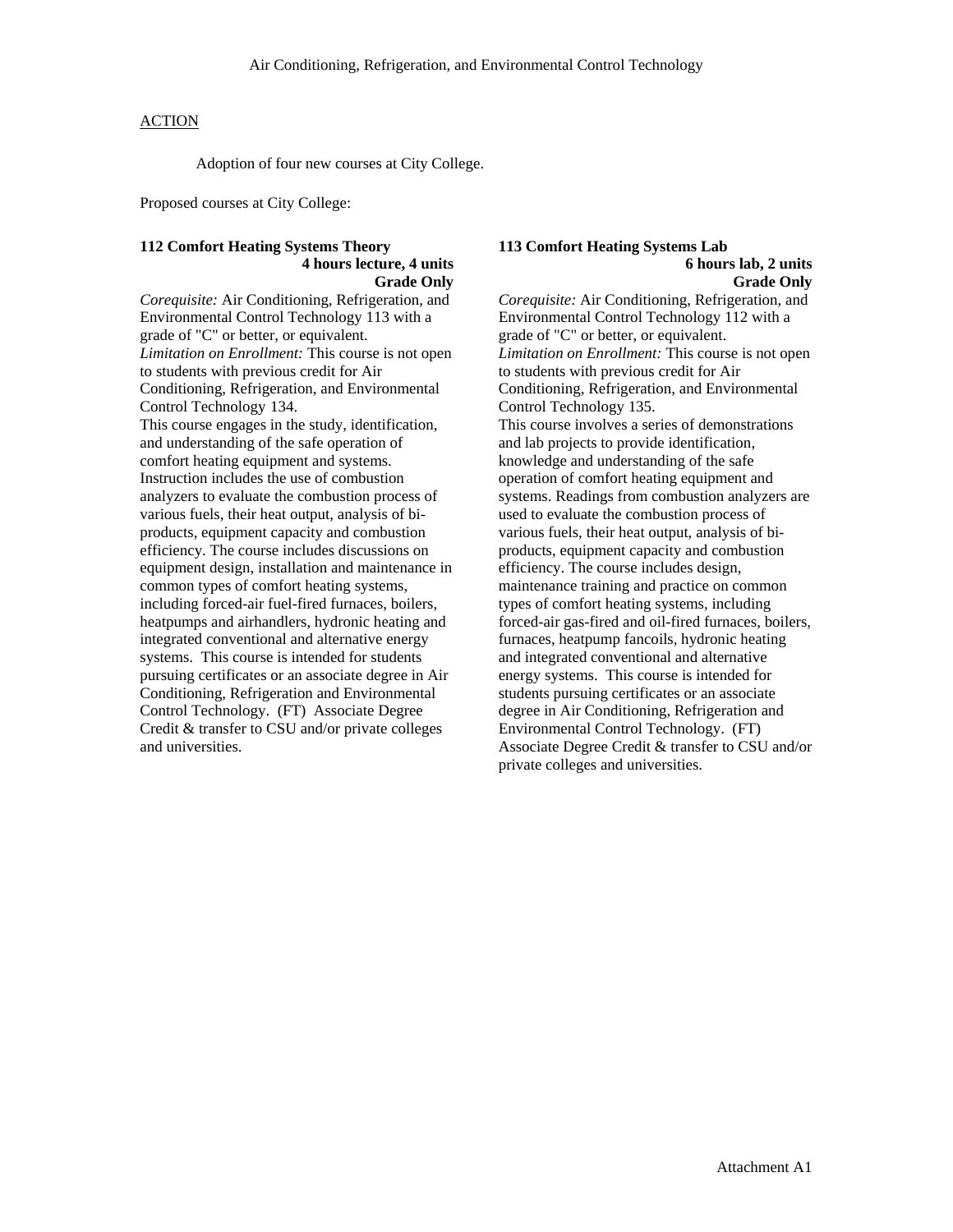## **144 Direct Digital Controls Theory 4 hours lecture, 4 units Grade Only**

*Corequisite:* Air Conditioning, Refrigeration, and Environmental Control Technology 145 with a grade of "C" or better, or equivalent. *Advisory:* Computer Business Technology 161and 180, each with a grade of "C" or better, or equivalent.

This course is a study of Direct Digital Control (DDC) theory: rationale, DDC system design, DDC system sensors, DDC controllers and advanced heating, ventilation and air conditioning (HVAC) controls, network architecture, Internet protocol (IP) addressing and interoperation, open and non-proprietary systems, American Society of Heating, Refrigeration and Air Conditioning Engineers (ASHRAE) BACnet, and the LonWorks platform. The course examines BACnet DDC hybrid control strategies using various analog and binary system actuators. Specific emphasis is placed on developing student skills using networks that are built into the AIRE Program DDC lab equipment and utilized throughout the world, including the SDCCD campuses and buildings. This course is intended for students pursuing certificates or an associate degree in Air Conditioning, Refrigeration and Environmental Control Technology. (FT) Associate Degree Credit & transfer to CSU and/or private colleges and universities.

# **145 Direct Digital Controls Lab**

#### **6 hours lab, 2 units Grade Only**

*Corequisite:* Air Conditioning, Refrigeration, and Environmental Control Technology 144 with a grade of "C" or better, or equivalent. *Advisory:* Computer Business Technology 161 and 180 each with a grade of "C" or better, or equivalent.

This course applies Direct Digital Control (DDC) theory to laboratory projects: system design, American Society of Heating, Refrigeration and Air Conditioning Engineers (ASHRAE) BACnet DDC controller selection and integration with heating, ventilation and air conditioning (HVAC) system components, BACnet network architecture, development of graphical views and hierarchical database tree, logical BACnet program development, and construction of DDC system operator machine interface graphics. Course projects include the development of a facility graphical view and control hierarchy tree, setup of a control logic diagram using blocks, symbols and wires, and construction of an operator graphical interface. Laboratory training simulations are compared to actual DDC HVAC control strategies used by the San Diego Community College District's BACnet DDC system, and throughout the world. This course is intended for students pursuing certificates or an associate degree in Air Conditioning, Refrigeration and Environmental Control Technology.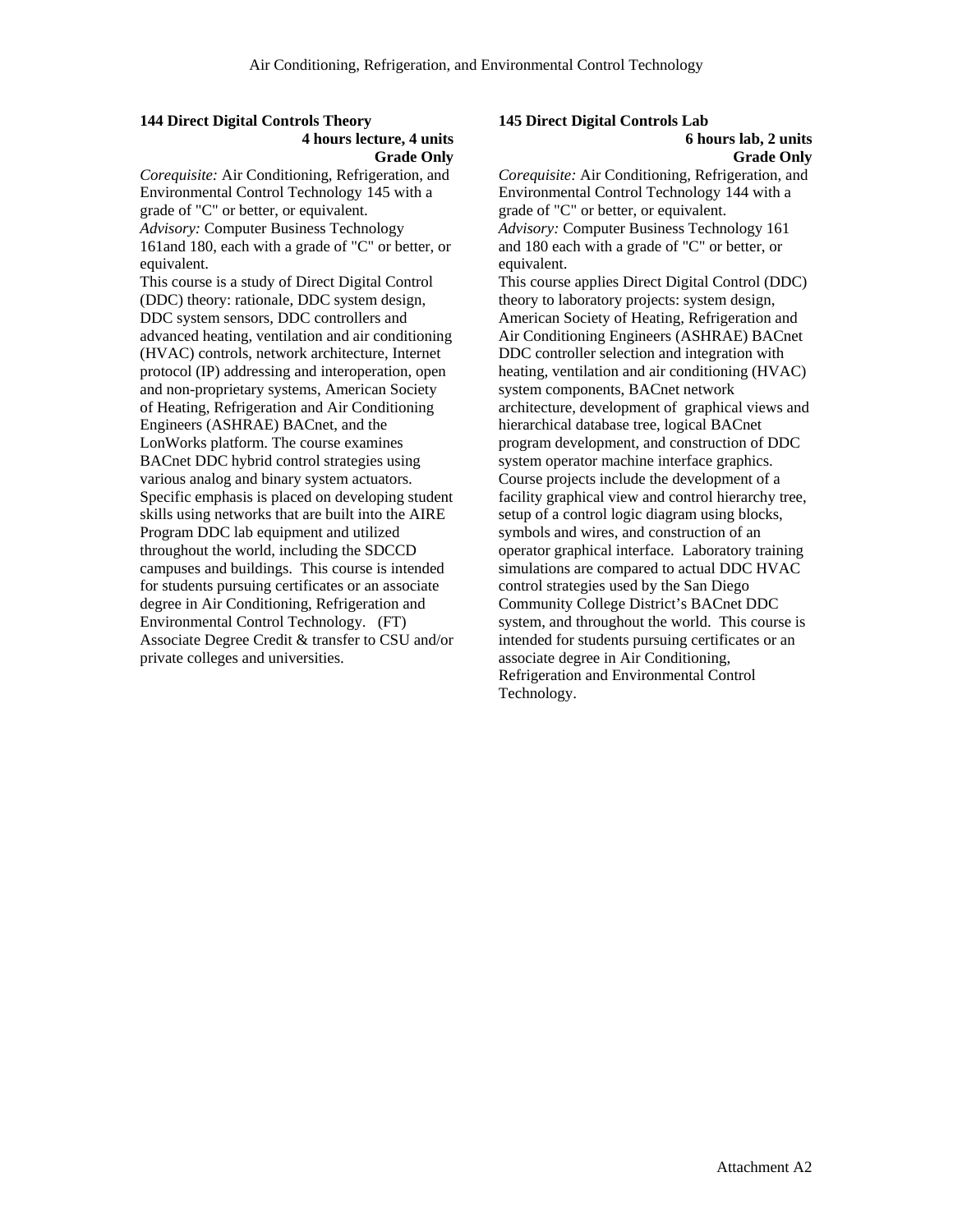# **ACTION**

Adoption of a new course at City, Mesa, and Miramar College.

Proposed course at City, Mesa, and Miramar College:

# **280 Environmental Rating Scale 1 hours lecture, 1 unit**

**Grade Only** 

*Advisory:* English 42 and 43 each with a grade of "C" or better, or equivalent or Assessment Skill Levels R4 & W4. This course provides students with an introduction to the Environmental Rating Scale administration, scoring system, profile, and improvement plan. The course focuses on environmental evaluation and program improvement. Students learn how to evaluate the quality of child care programs and how to increase the quality of care through practical improvements. This course is intended for child development professionals currently working in the field as well as those seeking professional development, child development permits, employment opportunities, or anyone with general interest in working with children. (FT) Associate Degree Credit & transfer to CSU and/or private colleges and universities.